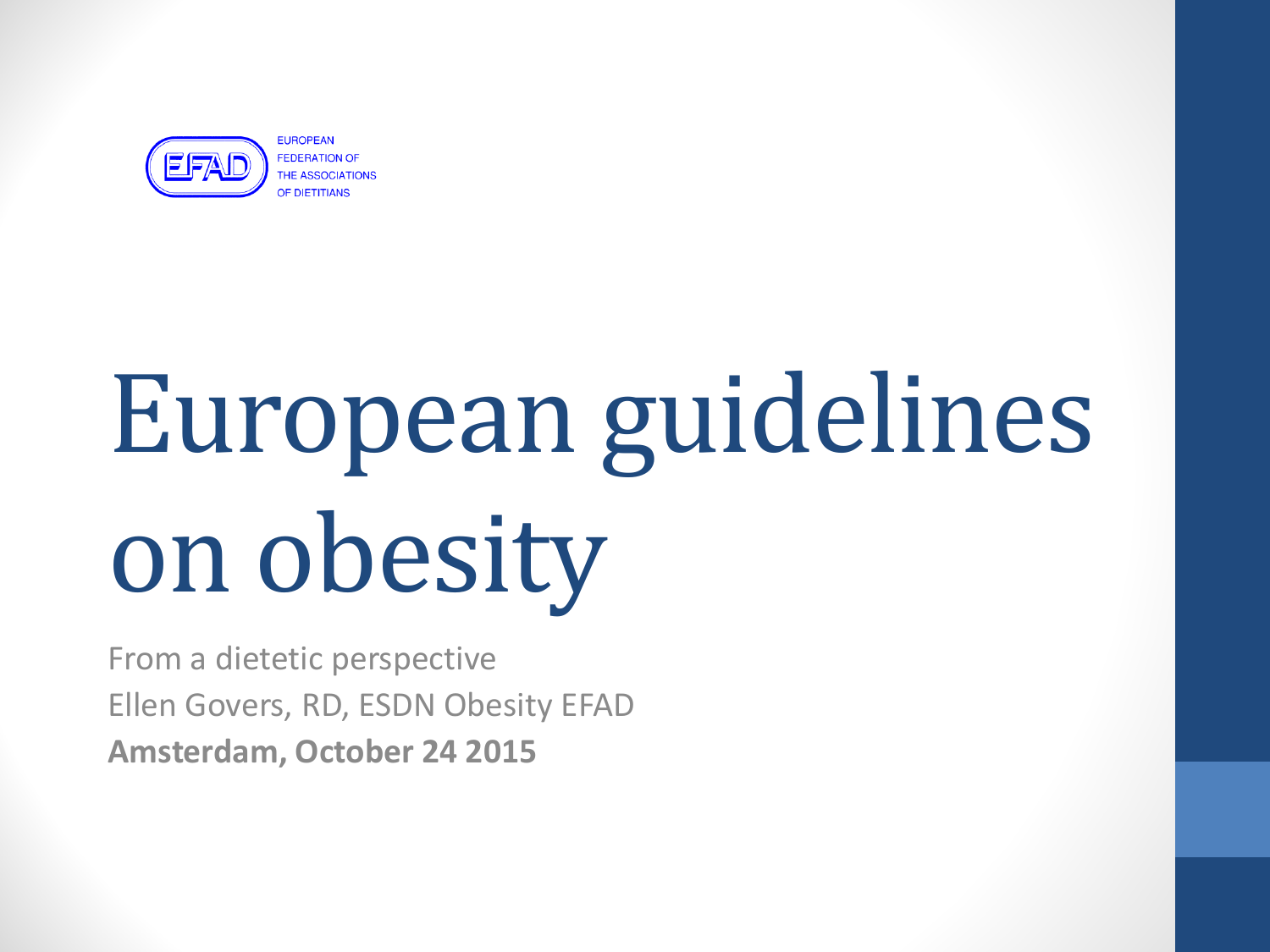# Design

- Aims and objectives
- Methods
- Outcomes
- What do these outcomes mean in general
- What do the outcomes mean for dietitians
- Conclusions
- Future plans

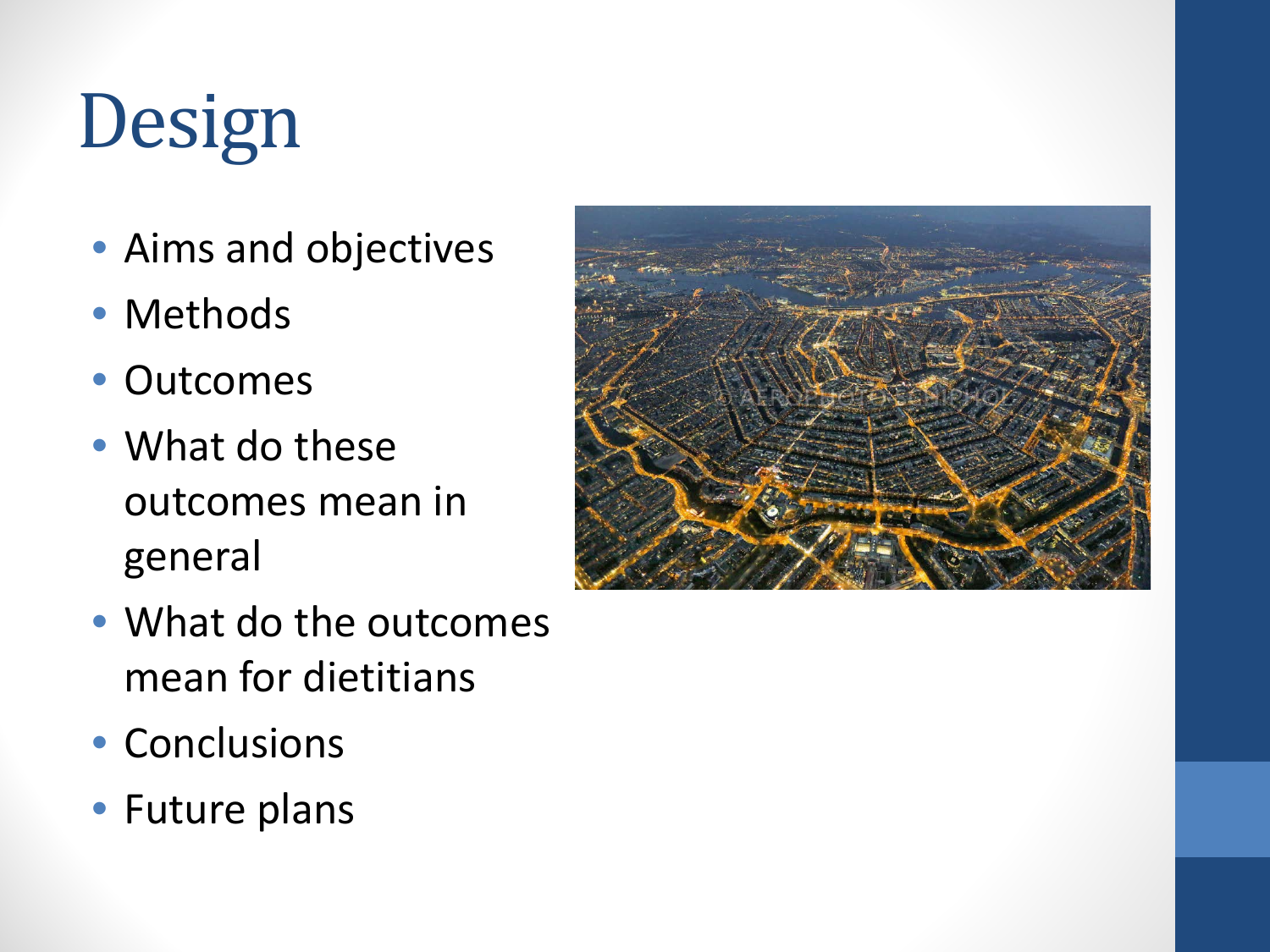# Aims and objectives

**Motive**: guidelines on obesity may improve the quality of prevention and management

**Objective**: to map guidelines on obesity in Europe with the aims:

1. to make the first step in comparing guidelines across Europe (use and quality)

2. To stimulate working according to guidelines to improve quality and evidence based care

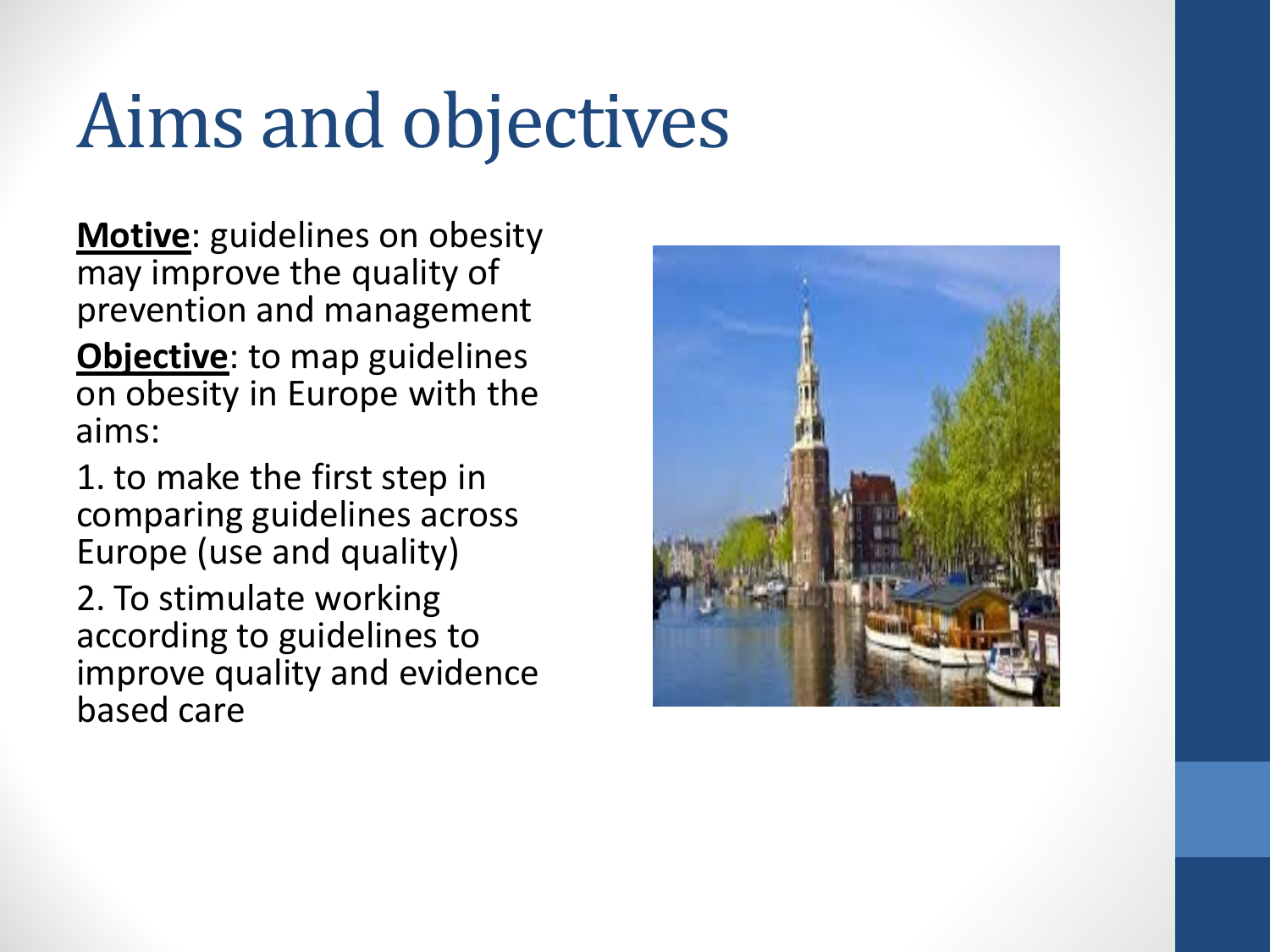# Methods

#### Collection of data

- Request to members of ESDN obesity
- Request to EFAD members (Ass of Dietitians)
- Search Pubmed
- Search Google

Analysis

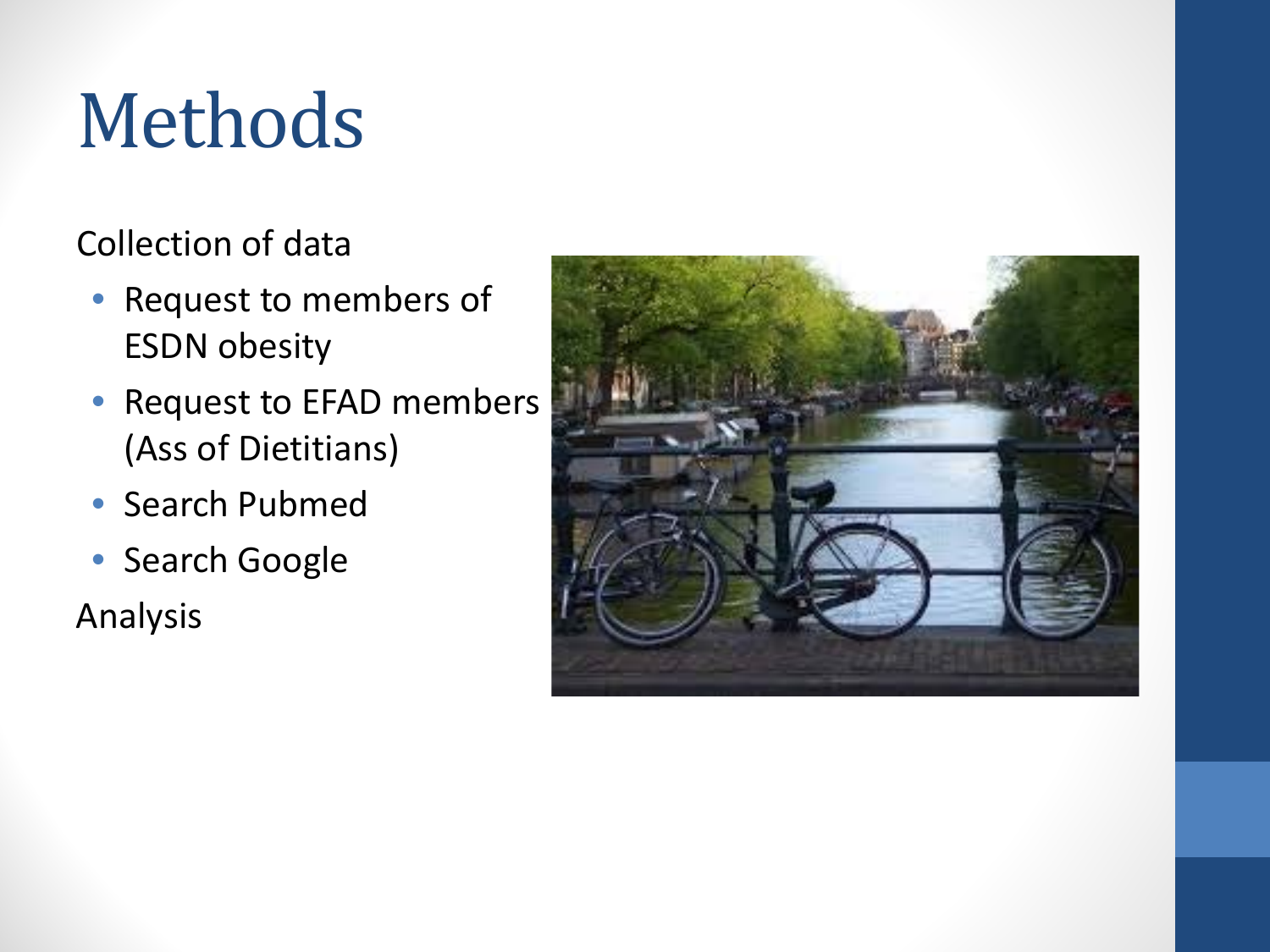### **Outcomes**

- 8 European guidelines identified
- 7 through ESDN/EFAD
- 1 through Pubmed
- Google: only USA, Australia, Canada, India
- Countries: 7
- Languages: 6
- 2 guidelines adults only
- 6 guidelines adults + children
- 4 countries guidelines specific for dietitians (Ger, Gr, It,NL)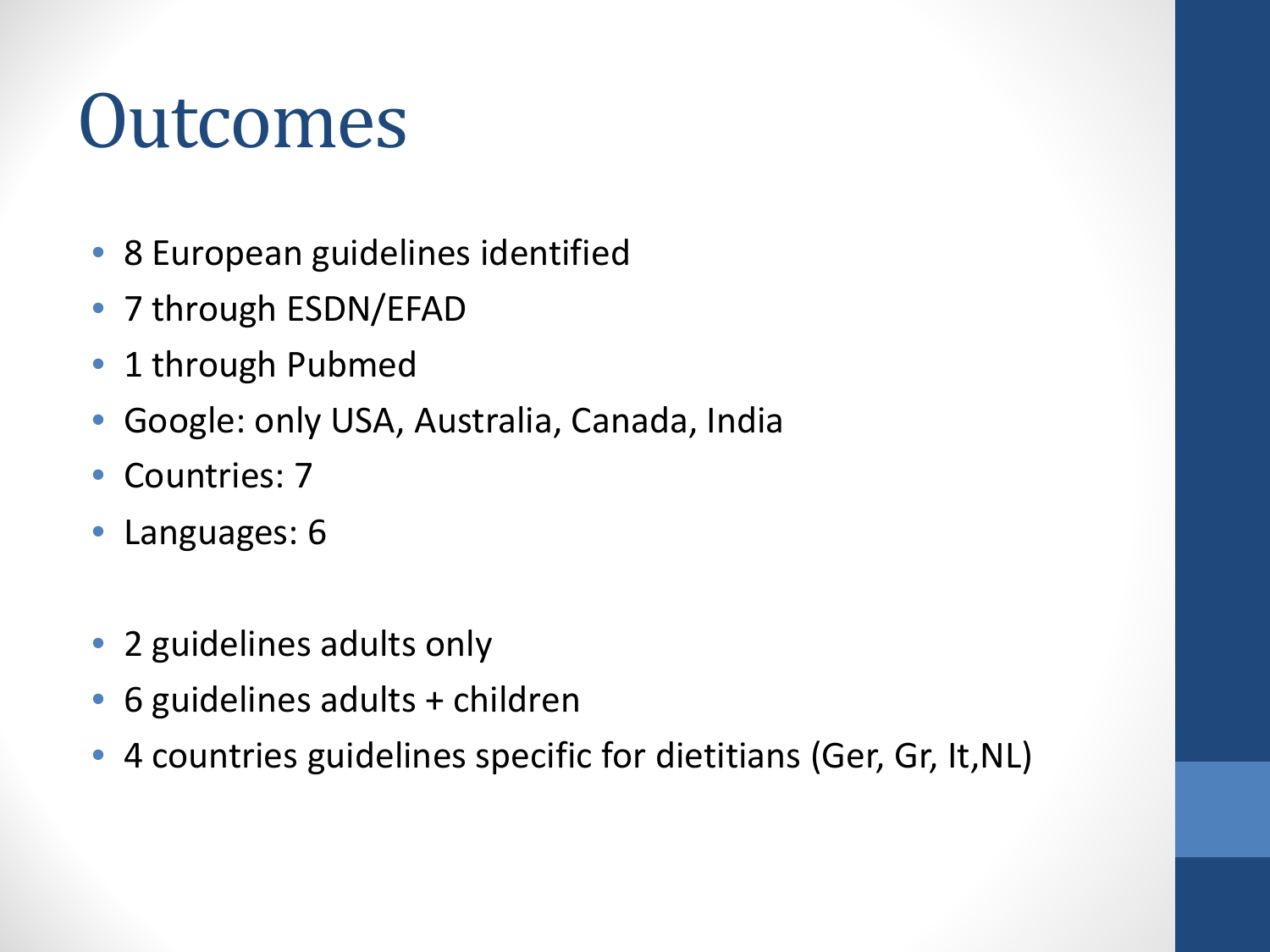# Specific outcomes

- Belgium: (Flemish) Consensus concerning balanced nutrition and exercise, for health professionals. Brussels: Ministry of Wellbeing, Health and Families, 2012; on prevention. Expected: Script on management in adults
- Germany: Leitlinien zur Adipositas-Chirurgie (2010) (Chirurgische Arbeitsgemeinschaft für Adipositaschirurgie); Leitlinien zur Prävention und Therapie der Adipositas (Deutsche Adipositasgesellschaft) 2014
- Great Britain: NICE Obesity, identification, assessment and management of overweight and obesity in children, young people and adults, 2014
- Greece: Expert Group on Weight Management of Hellenic Dietetic Association: Position Paper on Weight Management, 2012
- Italy: Linee Guida Italiane Obesità, LiGIO 1999: prevention & management
- Netherlands: Diagnosis and management of obesity in adults and children, 2008; Bariatric surgery guideline, 2010
- Sweden: Dietary treatment of obesity; a Systematic Review, 2013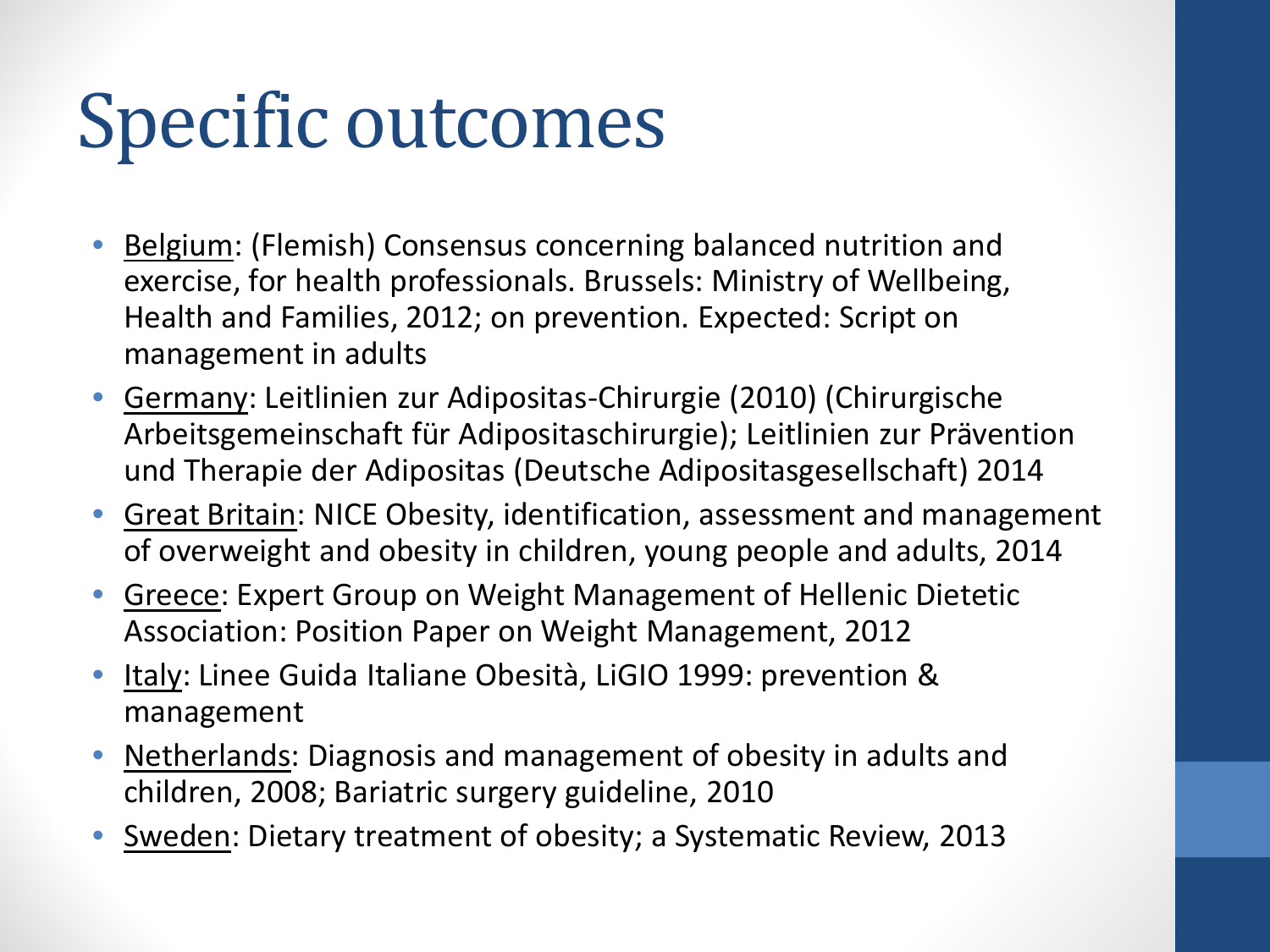## Content

#### **Subject**

- 1) Epidemiology/aetiology
- 2) Evidence based, level evidence
- 3) Treatment
- 4) Diet
- 5) Exercise
- 6) Behavioral/Psychological
- 7) Combined therapy
- 8) Medication
- 9) Surgery
- 10) Weight Maintenance

#### **Present**

- 1) Be, Ger, GB, Gr, It, NL, Swe
- 2) Be, Ger, GB, Gr, It, NL, Swe
- 3) Be, Ger, GB, Gr, It, NL, Swe
- 4) Be, Ger, GB, Gr, It, NL, Swe
- 5) Be, Ger, GB, It, NL, Swe
- 6) Be, Ger, Gr, NL
- 7) Ger, NL, Swe
- 8) Ger, NL
- 9) Ger, NL
- 10) Ger, NL, Swe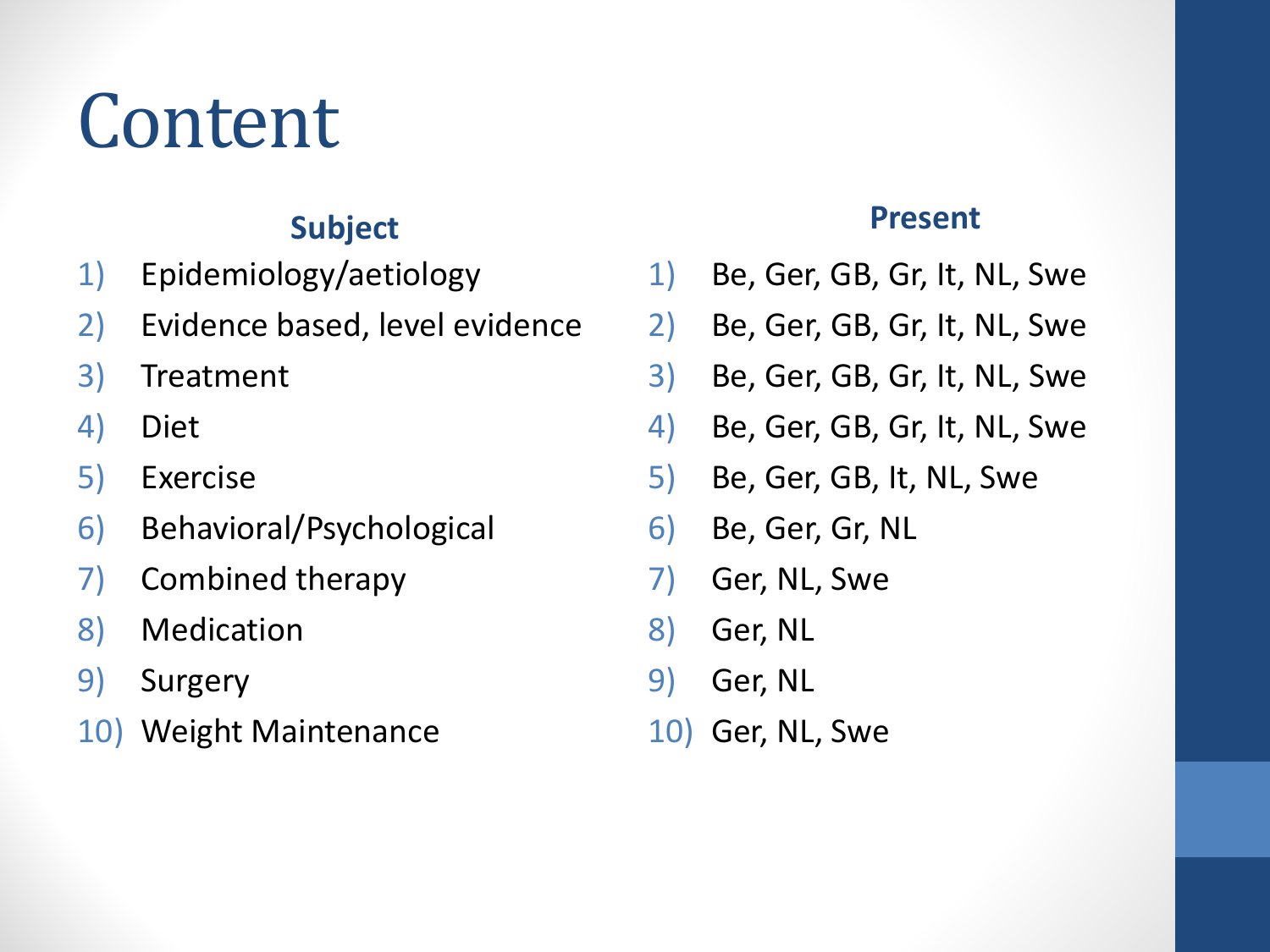# Supplementary subjects

#### **Subject**

- HPs, criteria PC treatment
- Eating disorders
- Obesity global org
- Effect of the crisis
- The "Diet Industry"
- Diagnostic flow chart
- Knowledge gaps
- Compliance
- HP patient relationship

- Ger
- Gr
- It
- Gr
- It
- NL
- Gr, Swe
- Gr, Swe
- Ger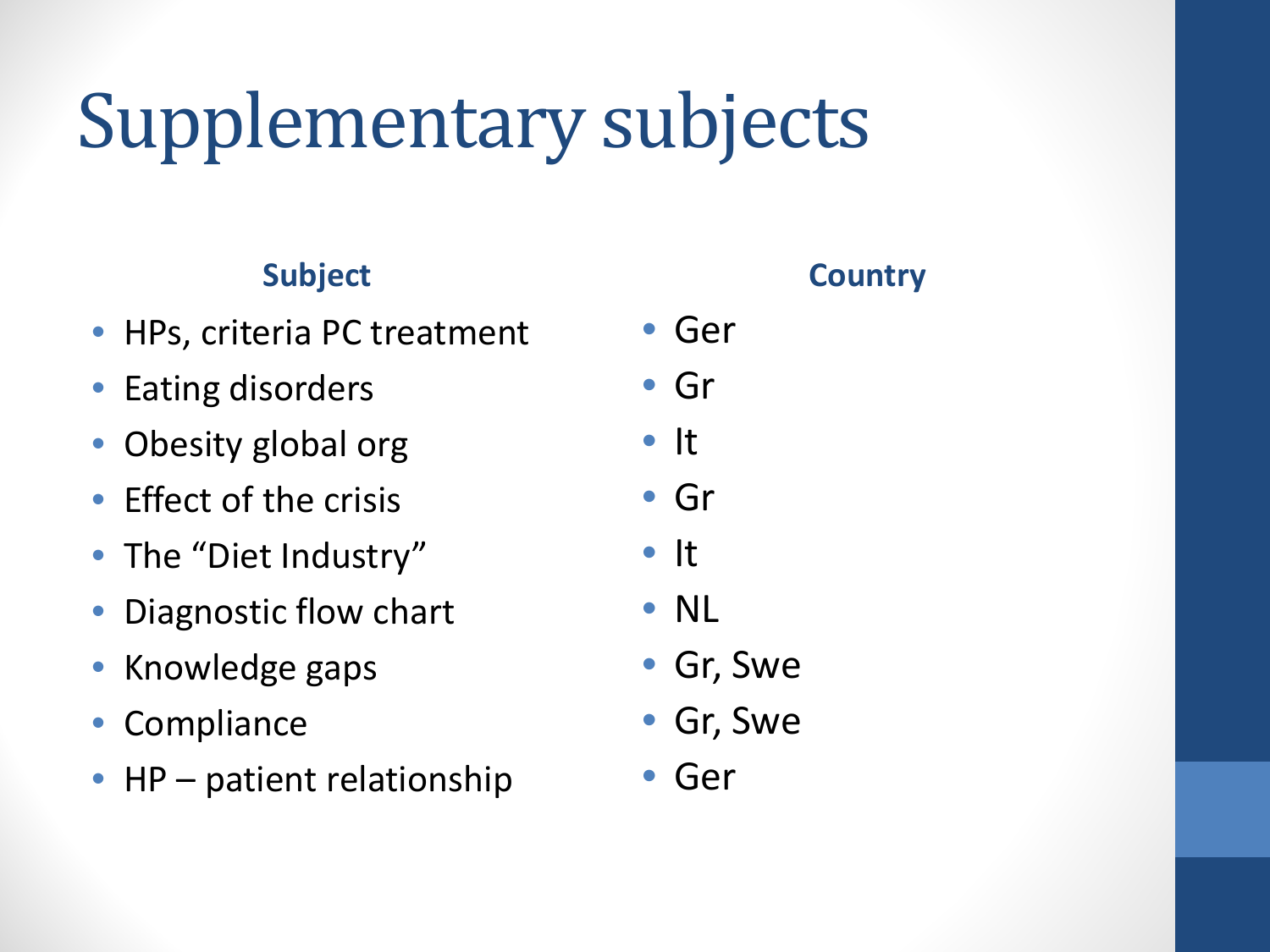### Diet

#### **Nutrients**

- 1. Macronutrients based on general dietary guidelines
- 2. 500-600 (800) kcal deficit
- 3. Fat reduction
- 4. Low carbohydrate diets
- 5. GI
- 6. Mediterranean diet
- 7. High protein
- 8. Fiber
- 9. Fat quality
- 10. Individual diet
- 11. Sweetened Beverages

- 1. Be, NL
- 2. (Ger), NL, GB
- 3. Be, Ger, NL, Swe
- 4. NL, Swe
- 5. Swe
- 6. Swe
- 7. NL, Swe
- 8. Be, NL, Swe
- 9. Swe
- 10. Ger, NL, Swe
- 11. Be, NL, Swe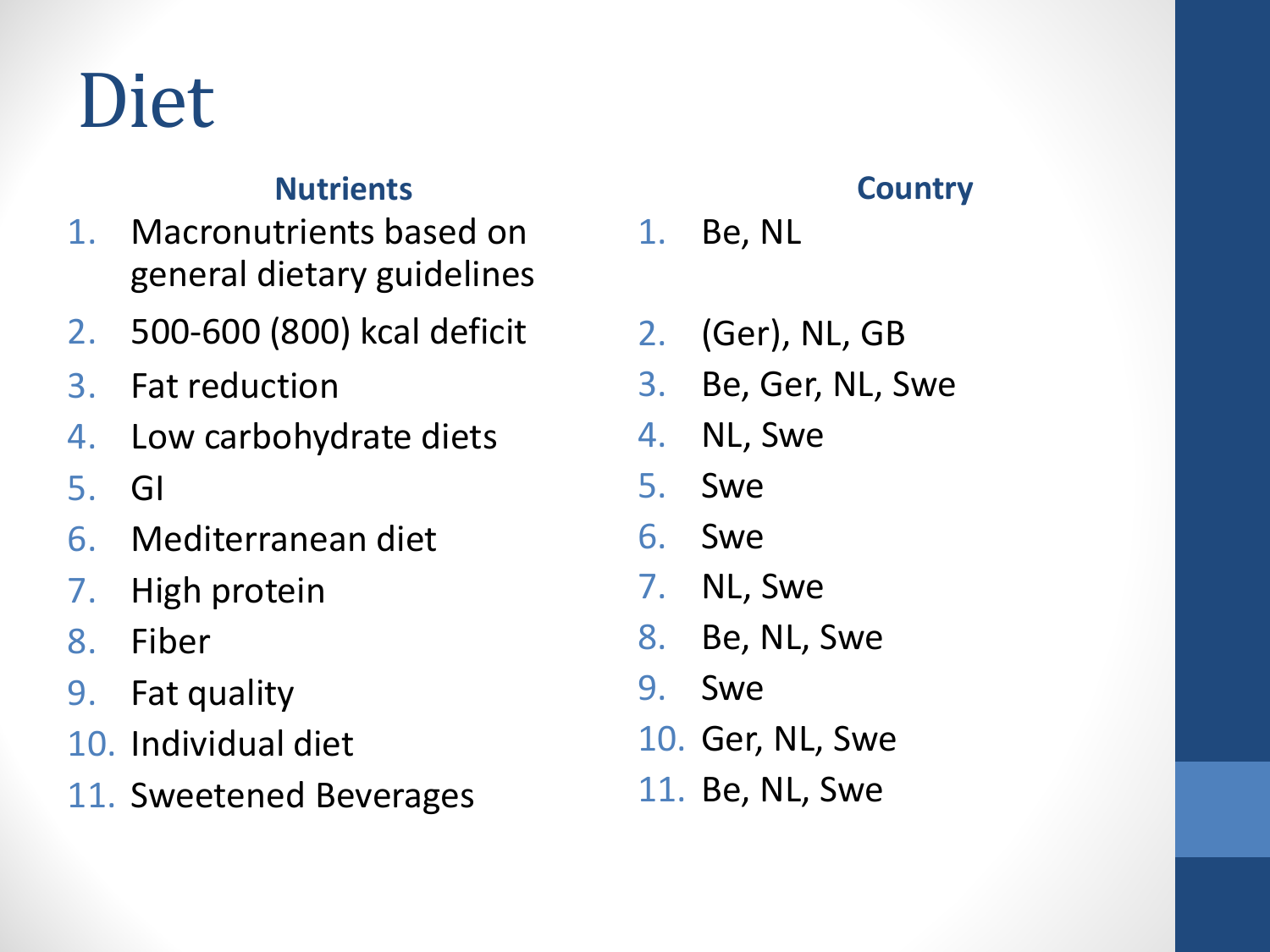# Other diet outcomes

#### **Nutrients**

- Diary products
- Meal replacements
- Micronutrients
- Water
- Alcohol
- Meal structure
- No snacks
- Cafeine
- Epigallocatechin 3- gallate
- Energy expenditure

- Be, Gr, Swe
- Ger, NL, Swe
- Be
- Be
- Be, NL
- Be
- Be
- NL, Swe
- NL
- NL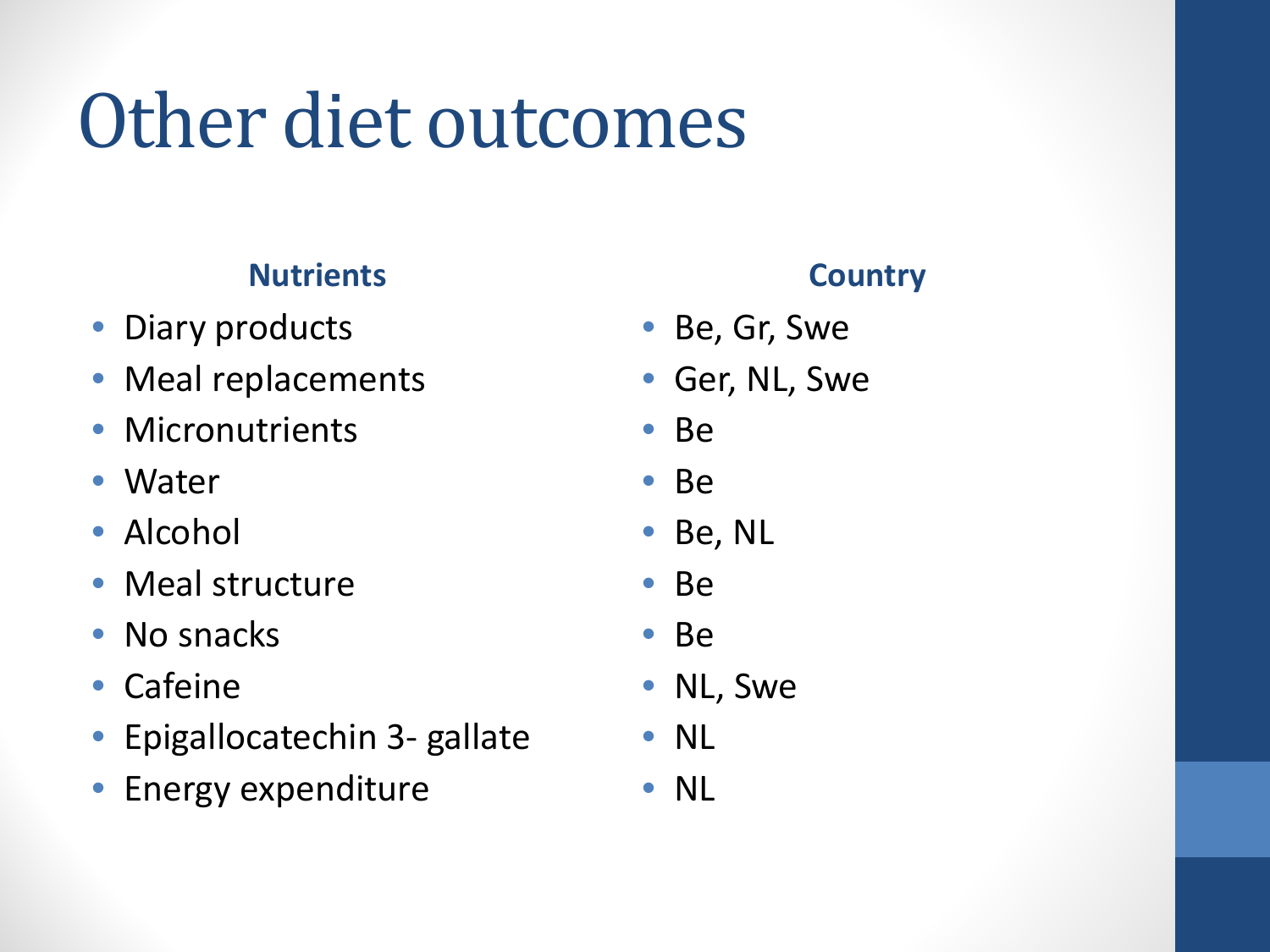# Treatment goals

#### **Subject**

- 5-15% weight loss
- 10% weight loss
- BMI 25 35 kg/m<sup>2</sup> > 5 %
- BMI > 35 kg/m<sup>2</sup> > 10%
- 5 years weight maintenance

- NL
- It
- Ger
- Ger
- GB, It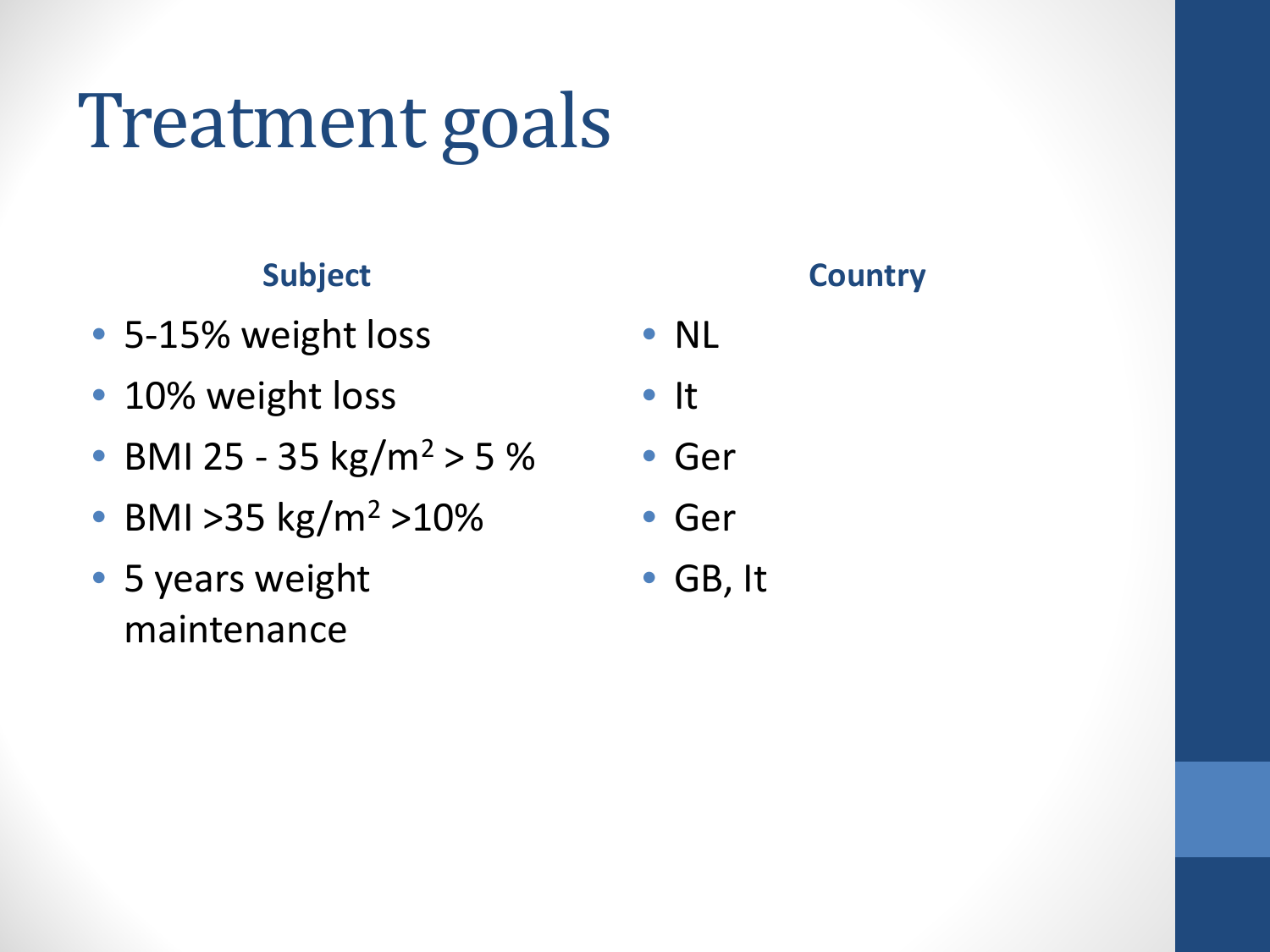# Meaning of outcomes for patients

- In most guidelines it is not clear which treatment the patient can expect in which stage of obesity (except Ger)
- Emphasis has been laid on quality of the evidence

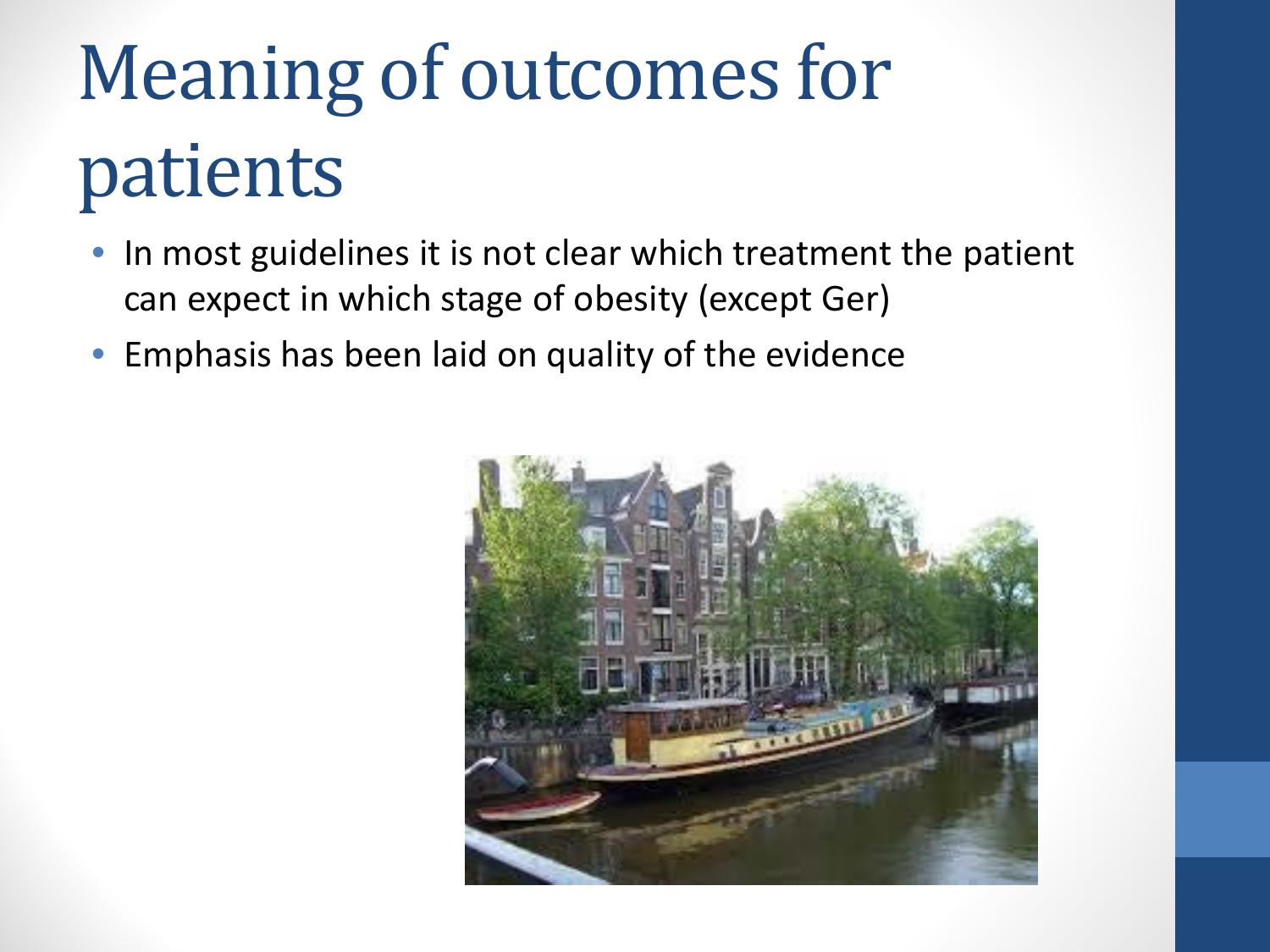# Meaning of outcomes for dietitians

- Role of dietitian is not explicit in most guidelines
- A few countries have specialized guidelines for dietitians (Be, Ger, Gr, It, NL)

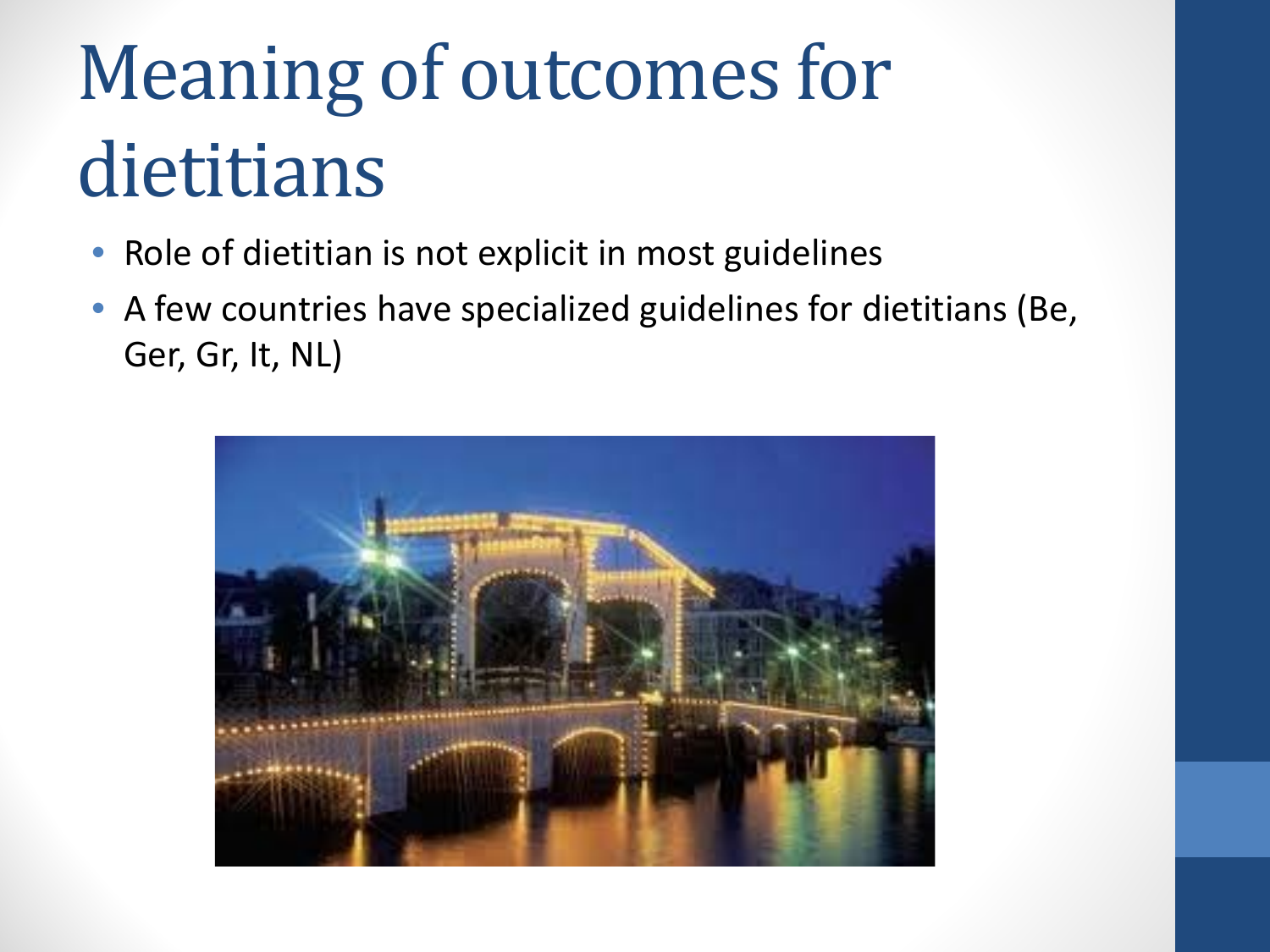## Conclusions

- Guidelines are thorough in research and weighing of data
- The emphasis lies on different parts, depending on the committy that wrote it (physicians and scientists only, or including other health professionals, e.g. dietitians)
- Diet is not always specifically analysed in terms of nutrients, guidelines are mostly general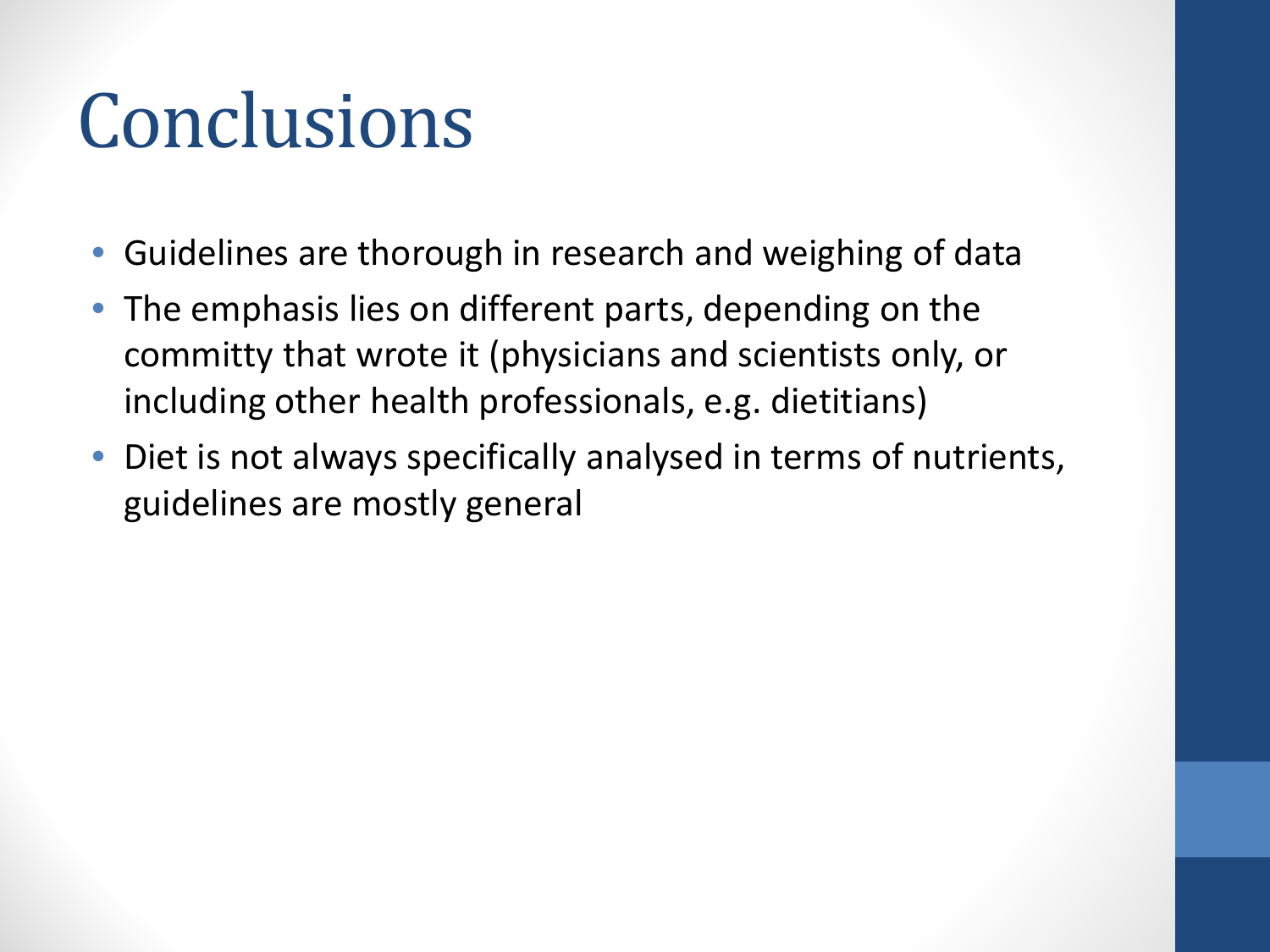### Why do dietitians need guidelines?

- To be able to work evidence based
- To create uniformity: which patient is treated best in a certain way?
- To compare results in different settings and countries
- To profile dietitians as high quality professionals in the field of obesity
- To make clear the complexity of obesity management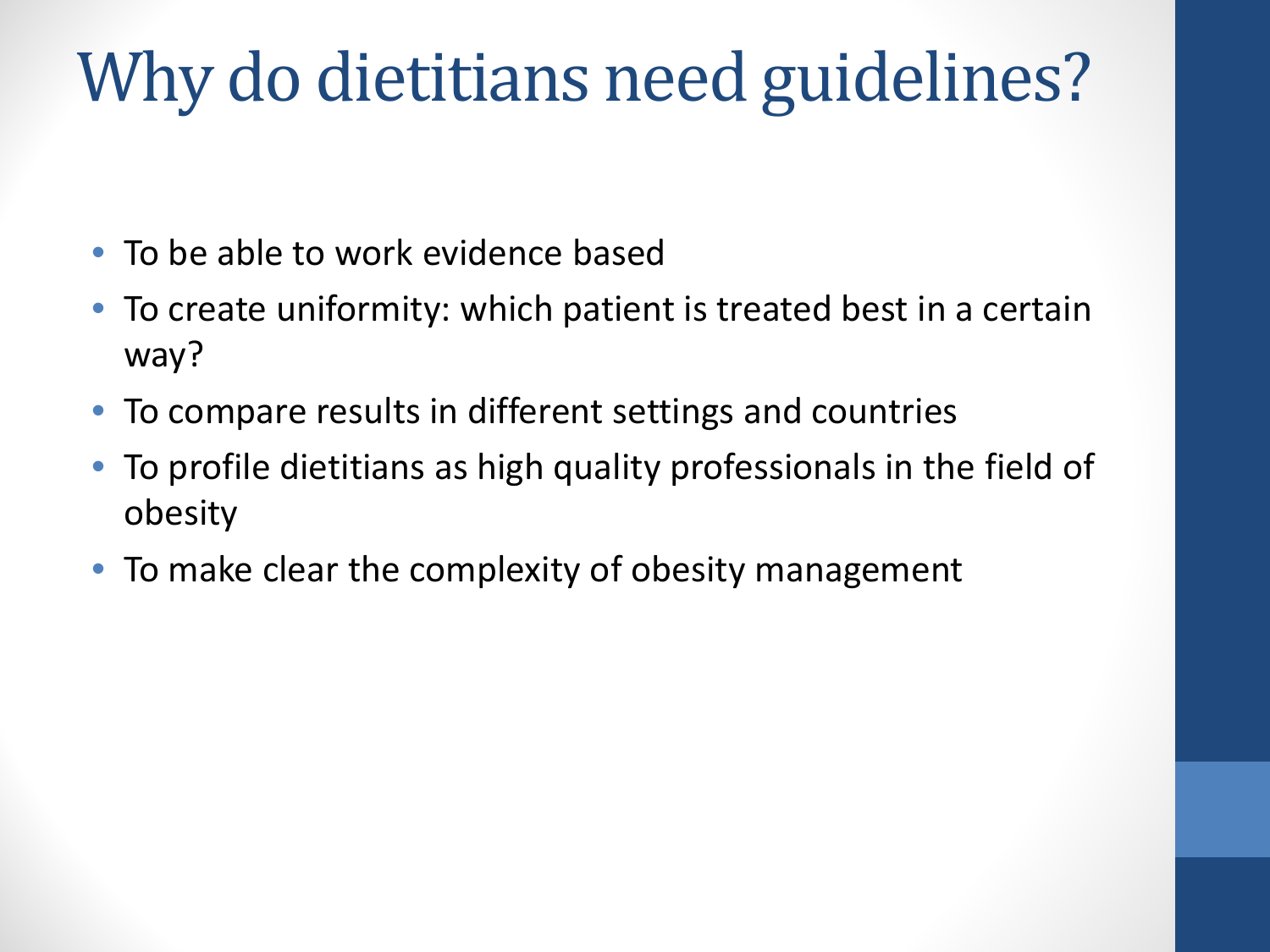### Present situation



Guideline for the management of insulin resistance. Deals with: Dietary treatment of insulin resistance, overweight, obesity and their comorbidities. To improve metabolic and vascular health.

• Govers et al, Int J Endocrin & Metab. Disord. 10/2015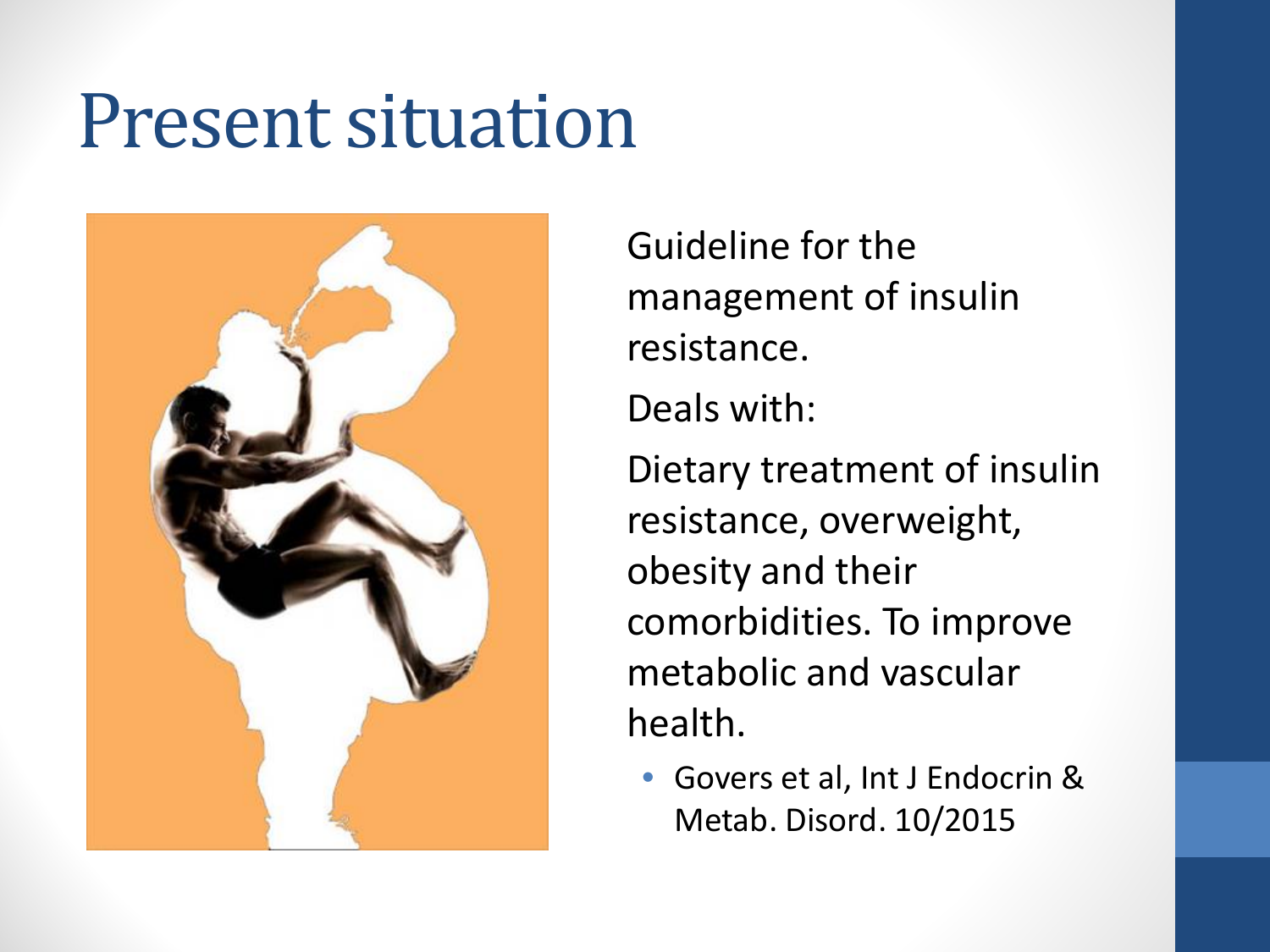# Future plans

- A European guideline on (prevention and) management of obesity is necessary
- ECO-EFAD Nutrition working group (NWG) is being established
- **Submit a Commitment to the European Platform of Diet, Physical Activity and Health 2015-2018**
- Within this Commitment the NWG will work on:
- Track I dietary guidelines on obesity for adults
- Track II dietary guidelines on obesity for children and their families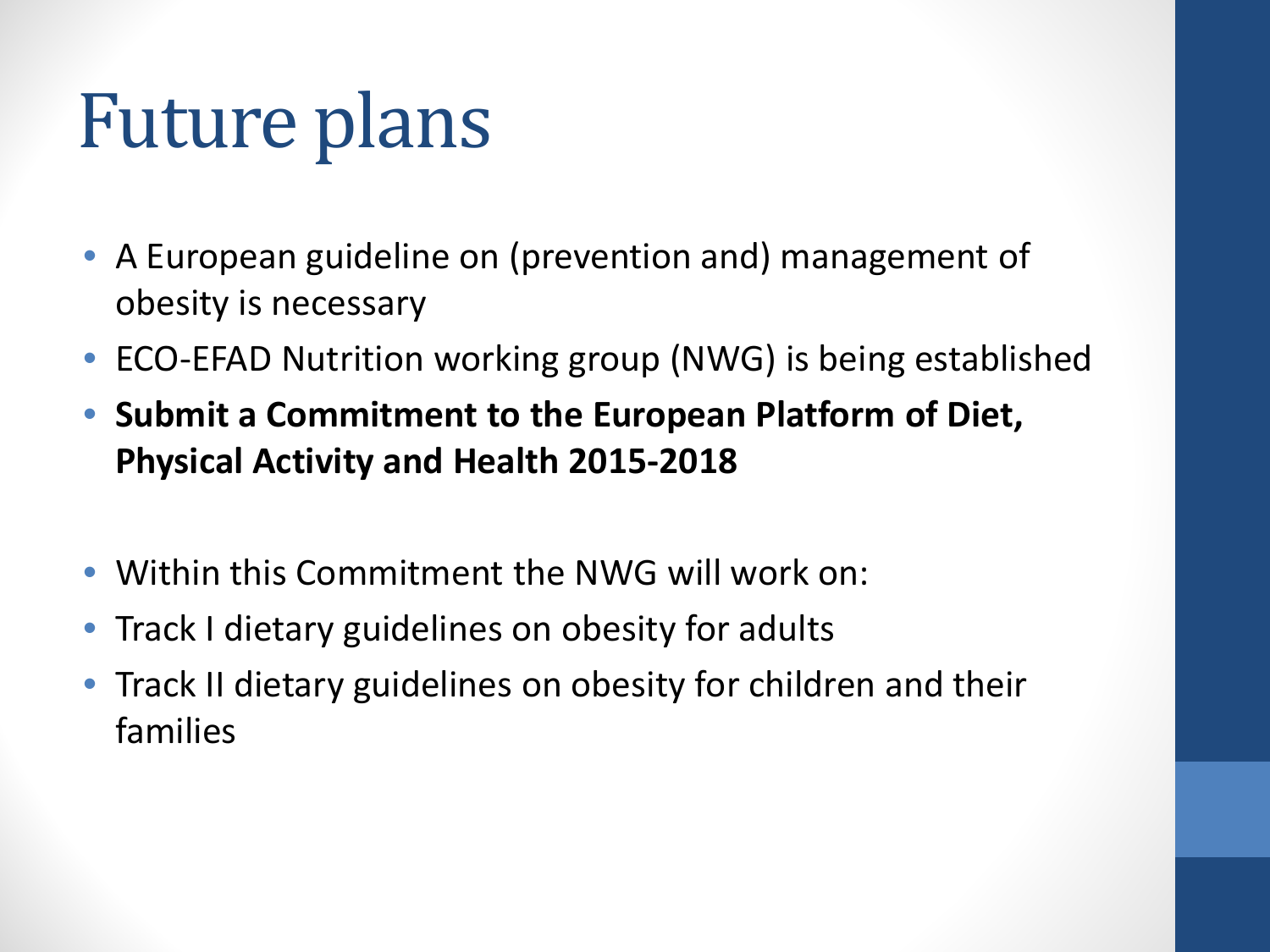# Overall objective

- 1. To evaluate existing European resources
- 2. To identify knowledge gaps and unmet needs
- 3. To prepare, consult and develop evidence based European dietary recommendations and guidelines for the management of obesity in adults.
- 4. To prepare, consult and develop evidence based European dietary recommendations and guidelines for the management of obesity in children.
- 5. To disseminate standardised evidence based European dietary recommendations and guidelines for obese adults and obese children and their families.
- 6. To develop teaching materials and tools to support the development and implementation of national guidelines based on these joint European best practice recommendations and guidelines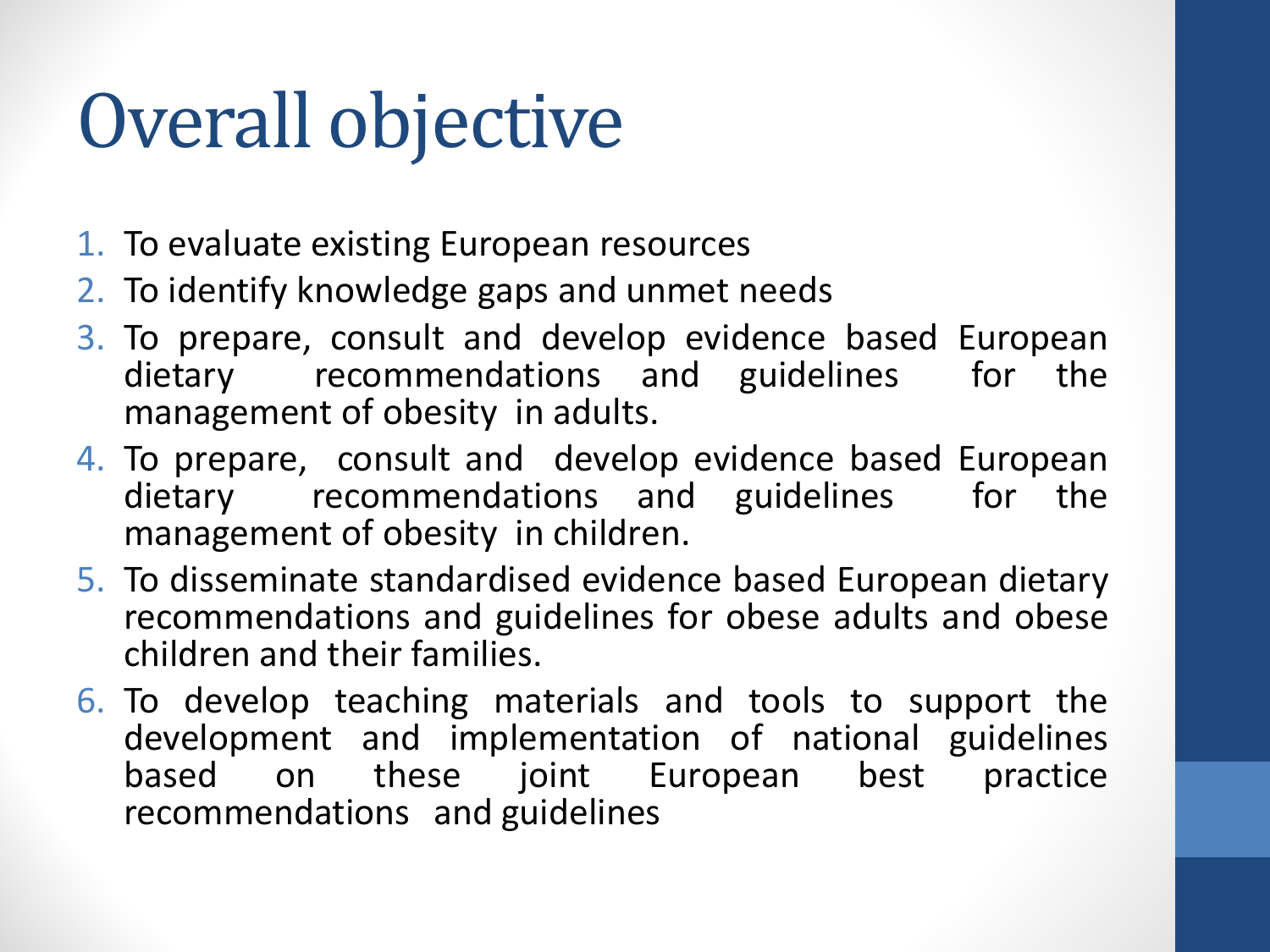# Adults

The adult recommendations will be developed in two distinct categories:

- 1.Nutrient and food based recommendations for obese adults and those with obesity-related NCD on a nutrient level
- 2.Nutrient based recommendations for health professionals. Guidance on how to execute food recommendations, and translate them into different food patterns. Additionally formulate approaches to therapy recommendations for the treatment of obese adults.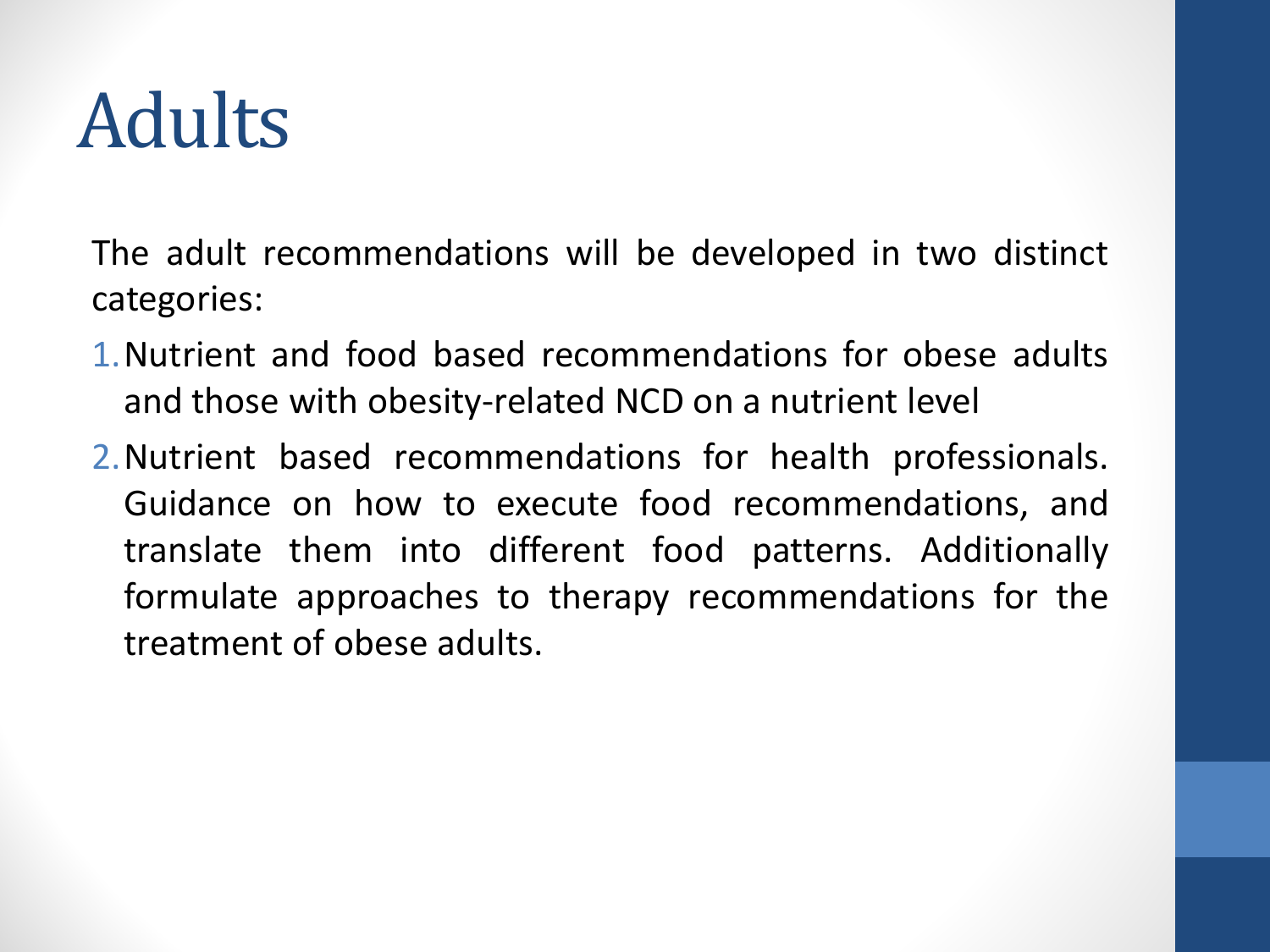# Children

The child recommendations will be developed in two distinct categories:

- 1. Nutrient and food based recommendations for obese children and their families, adjusted for level of obesity and of obese children and those with obesity-related NCD.
- 2. Nutrient based recommendations for health professionals. Guidance on how to execute food recommendations, and be able to translate them into different food patterns. Additionally formulate food, nutrient and approaches to therapy recommendations for the treatment of obese children and their families.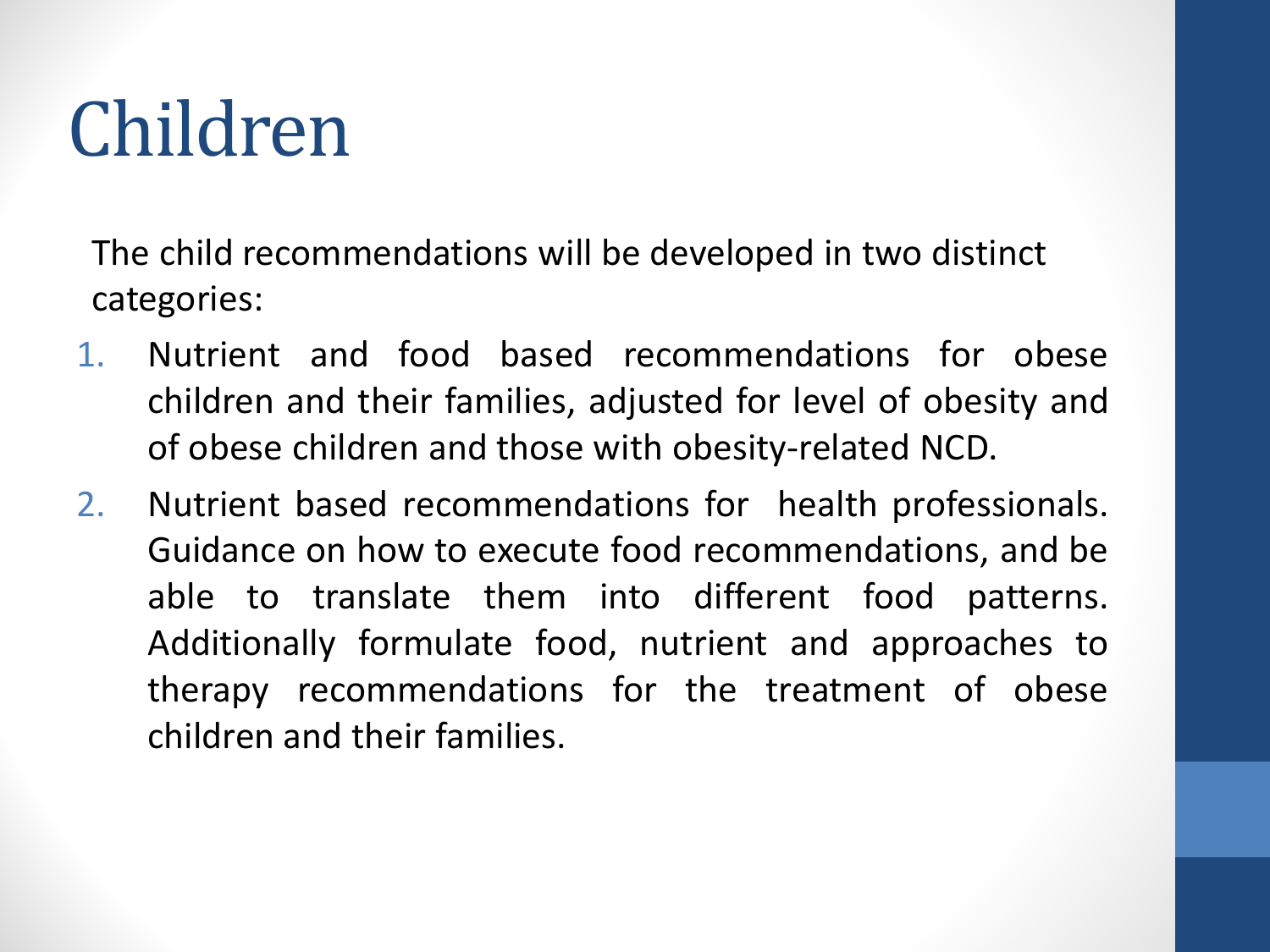### Food based examples

• As part of the recommendations, the NWG will provide three food based examples to help national and regional understanding and implementation, e.g. Nordic, Mediterranean and Central European examples.

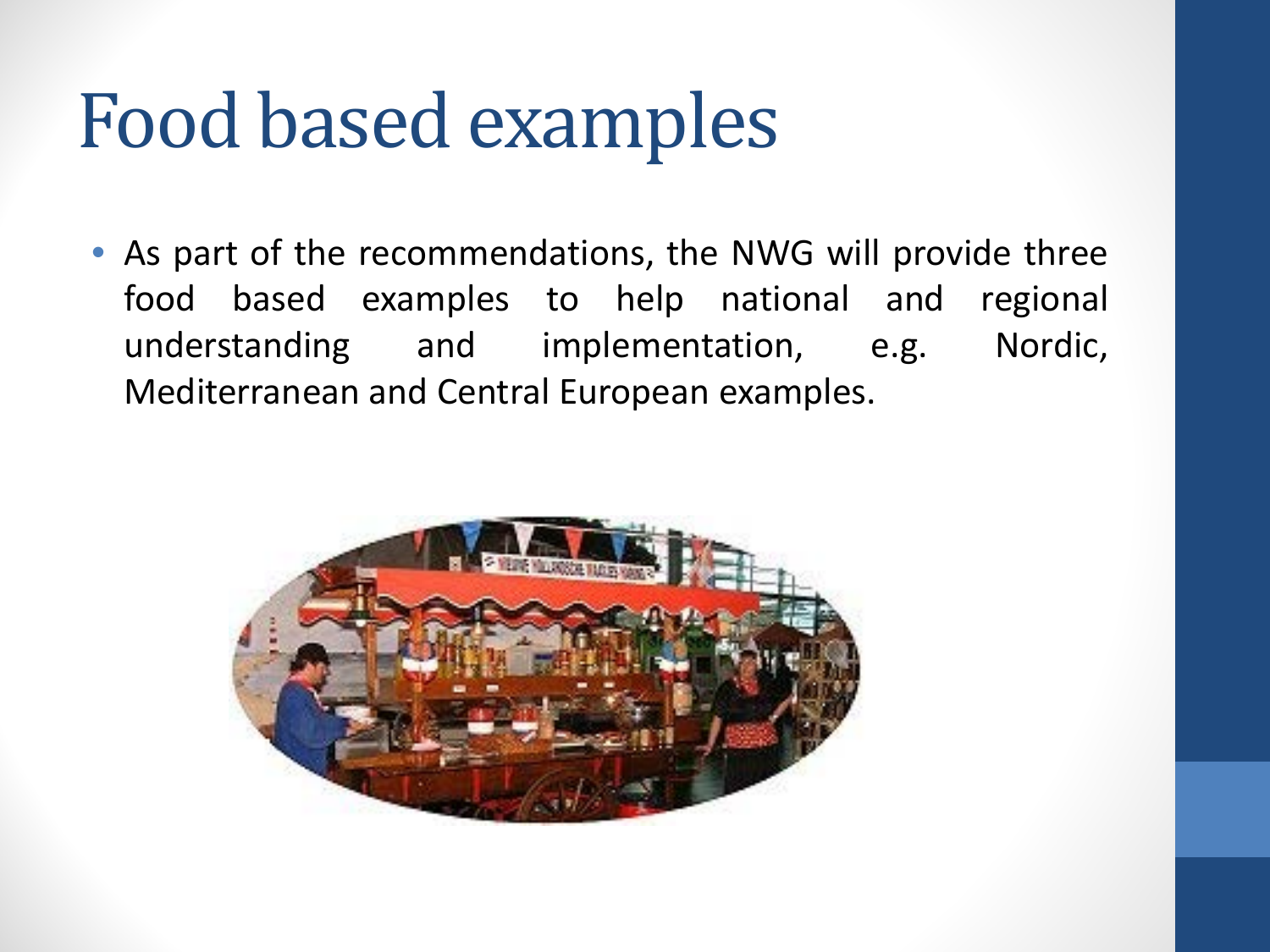### Dissemination strategy

• The NWG will identify key target users of both categories and develop a dissemination strategy to ensure that they are made available to as many end users as possible. A dissemination strategy will be developed.